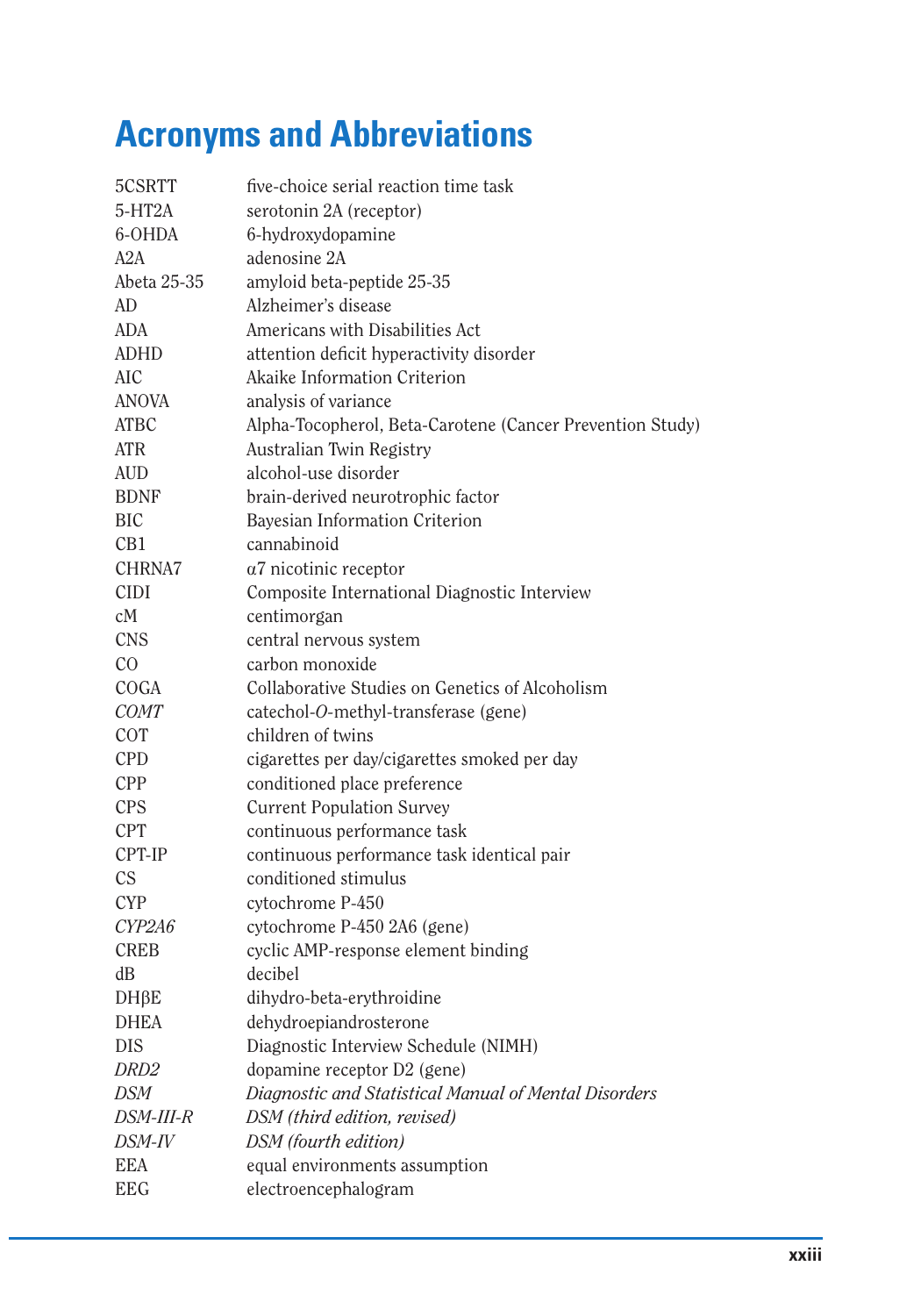| <b>EM</b>     | Expectation maximization                                         |
|---------------|------------------------------------------------------------------|
| <b>EMA</b>    | ecological momentary assessment                                  |
| <b>ERP</b>    | event-related potential                                          |
| FF            | female-female twin pairs                                         |
| <b>FHS</b>    | Framingham Heart Study                                           |
| fMRI          | functional magnetic resonance imaging                            |
| <b>FMM</b>    | factor fixture model                                             |
| <b>FTND</b>   | Fagerström Test for Nicotine Dependence                          |
| <b>FTQ</b>    | Fagerström Tolerance Questionnaire                               |
| <b>GABA</b>   | γ-aminobutyric acid                                              |
| GAW           | Genetic Analysis Workshops                                       |
| <b>GIS</b>    | geographic information system                                    |
| <b>GGMM</b>   | general growth mixture modeling/models                           |
| <b>GMM</b>    | growth mixture modeling/models                                   |
| <b>HSI</b>    | Heaviness of Smoking Index                                       |
| <b>HPA</b>    | hypothalamic-pituitary-adrenocortical                            |
| Hz            | hertz                                                            |
| <b>IBD</b>    | identical by descent                                             |
| ICC           | item characteristic curve                                        |
| <b>ICD</b>    | International Statistical Classification of Diseases and Related |
|               | <b>Health Problems</b>                                           |
| $ICD-10$      | ICD, tenth revision                                              |
| ICR mice      | (some kind of outbred mice)                                      |
| <b>ICSS</b>   | intracranial self-stimulation                                    |
| IP            | intraperitoneal                                                  |
| <b>IRT</b>    | item response theory                                             |
| IV            | intravenous                                                      |
| kg            | kilogram                                                         |
| L             | liter                                                            |
| <b>LCGA</b>   | latent class growth analysis                                     |
| <b>LGC</b>    | latent growth curve                                              |
| <b>LOD</b>    | log (or logarithm) of odds                                       |
| <b>LRT</b>    | likelihood ratio test                                            |
| <b>MAO</b>    | monoamine oxidase                                                |
| <b>MAOA</b>   | monoamine oxidase A                                              |
| mg            | milligram                                                        |
| mL            | milliliter                                                       |
| <b>MLA</b>    | methyllycaconitine citrate                                       |
| <b>MMMF</b>   | male-male and male-female twin pairs                             |
| <b>MSTF</b>   | Mid-South Tobacco Family                                         |
| <b>MTFS</b>   | Minnesota Twin Family Study                                      |
| μg            | microgram                                                        |
| nAChR         | nicotinic acetycholine receptor                                  |
| <b>NETSAD</b> | Netherlands Twin Study of Anxious Depression                     |
| <b>NDSS</b>   | Nicotine Dependence Syndrome Scale                               |
|               |                                                                  |